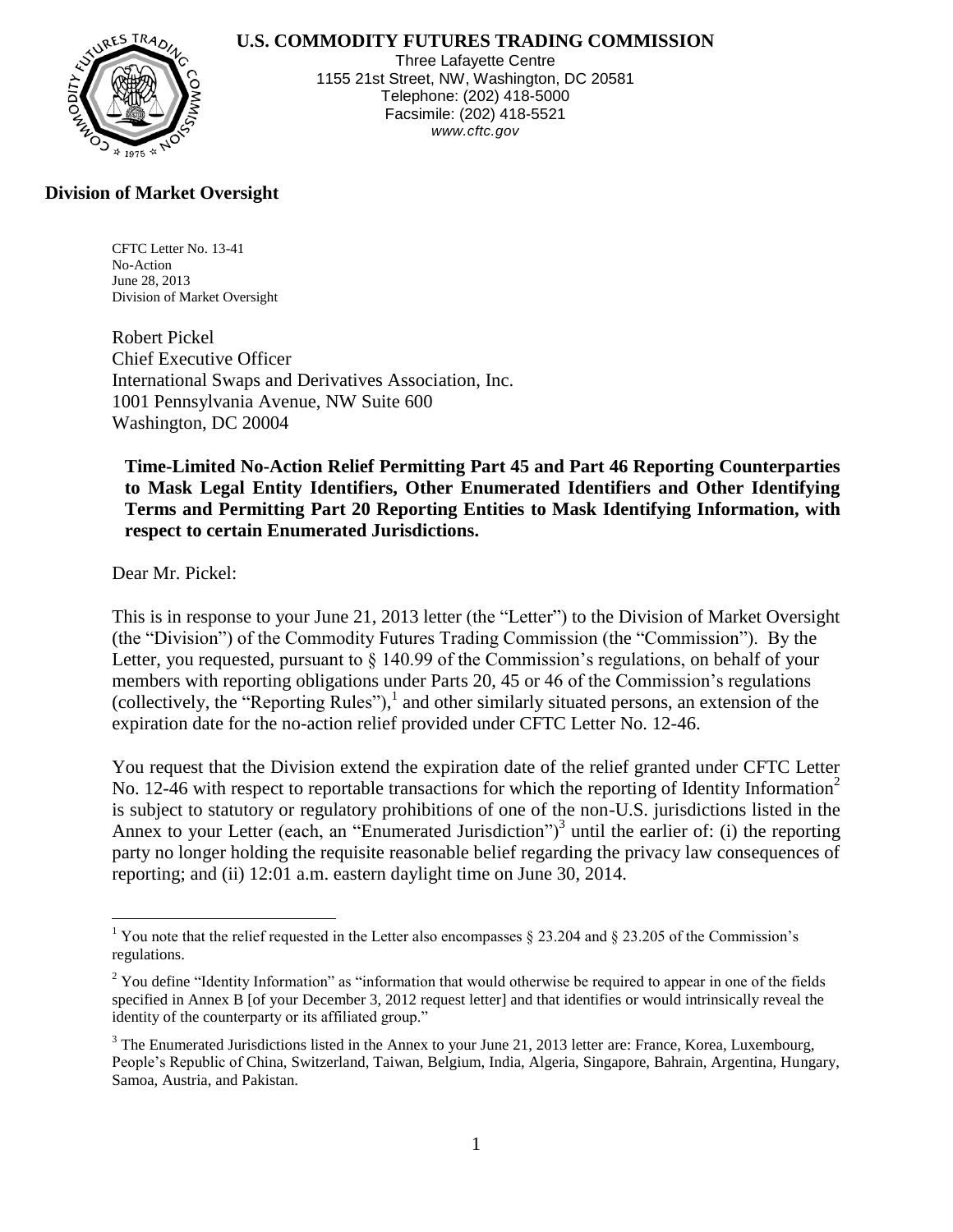Title VII of the Dodd-Frank Wall Street Reform and Consumer Protection Act (the "Dodd-Frank Act")<sup>4</sup> amended the Commodity Exchange Act (the "CEA") to establish a comprehensive new regulatory framework for swaps. Amendments to the CEA included the addition of provisions requiring the retention and reporting of data regarding swap transactions.<sup>5</sup> Pursuant to these newly added provisions, the Commission added to its regulations Part 45, which sets forth swap data recordkeeping rules, as well as rules for the reporting of swap transaction data to a registered swap data repository ("SDR"),<sup>6</sup> and Part 46, which sets forth swap data recordkeeping and reporting rules for pre-enactment swaps and transition swaps (collectively, "historical swaps").<sup>7</sup> Part 20 of the Commission's regulations sets forth large trader reporting rules for physical commodity swaps and requires routine swaps position reports from clearing organizations, clearing members and swap dealers, and establishes certain non-routine reporting requirements for large swaps traders.<sup>8</sup> Each of Parts 45, 46 and 20 require the Reporting Counterparty<sup>9</sup> or Reporting Entity<sup>10</sup> (as applicable) to disclose identifying information.<sup>11</sup>

### **I. Defined Terms**

 $\overline{a}$ 

For the purposes of the no-action relief provided herein, the Division will use the following defined terms:

(A) "**Privacy Law Counterparty**" 12 means a non-Reporting Counterparty or a Reporting Entity's counterparty that meets all of the following criteria:

<sup>9</sup> For the purposes of this Division letter, Reporting Counterparty has the meanings assigned in § 45.1 and § 46.1 of the Commission's regulations respectively, as applicable.

<sup>10</sup> For the purposes of this Division letter, Reporting Entity has the meaning assigned in § 20.1 of the Commission's regulations.

<sup>4</sup> Pub. L. 111-203, 124 Stat. 1376 (2010).

<sup>&</sup>lt;sup>5</sup> See, e.g., Section 2(a)(13), which establishes requirements for the real-time reporting and public availability of swap transaction data; Section 21(b), which directs the Commission to prescribe standards for swap data recordkeeping and reporting; and Sections 4r and 2(h)(5), which, among other things, establish reporting requirements for historical swaps.

<sup>6</sup> 77 Fed. Reg. 2136 (January 13, 2012).

<sup>&</sup>lt;sup>7</sup> 77 Fed. Reg. 35200 (June 12, 2012).

<sup>&</sup>lt;sup>8</sup> 76 Fed. Reg. 43851 (July 22, 2011).

 $11$  For all swaps subject to the jurisdiction of the Commission, each counterparty must be identified by means of a single legal entity identifier ("LEI") in all swap data reporting pursuant to Part 45 and Part 46. *See* note 6, *supra* at 2204 and note 7 *supra* at 35228*. See also* ORDER DETERMINING THE AVAILABILITY OF A LEGAL ENTITY IDENTIFIER MEETING THE REQUIREMENTS OF COMMISSION REGULATIONS, AND DESIGNATING THE PROVIDER OF LEGAL ENTITY IDENTIFIERS TO BE USED IN RECORDKEEPING AND SWAP DATA REPORTING PURSUANT TO THE COMMISSION'S REGULATIONS (CFTC Order of July 24, 2012). Part 20 of the Commission's regulations requires, among other things, that a Reporting Entity disclose the identity of the counterparty in respect of which positional information is being reported in large swap trader reports and associated filings. *See* note 8, *supra* at 43863-4.

 $12$  For the avoidance of doubt, nothing in this Division letter should be interpreted as providing relief from requirements to report the Opposite LEI, Other Enumerated Identifiers, Other Identifying terms and Part 20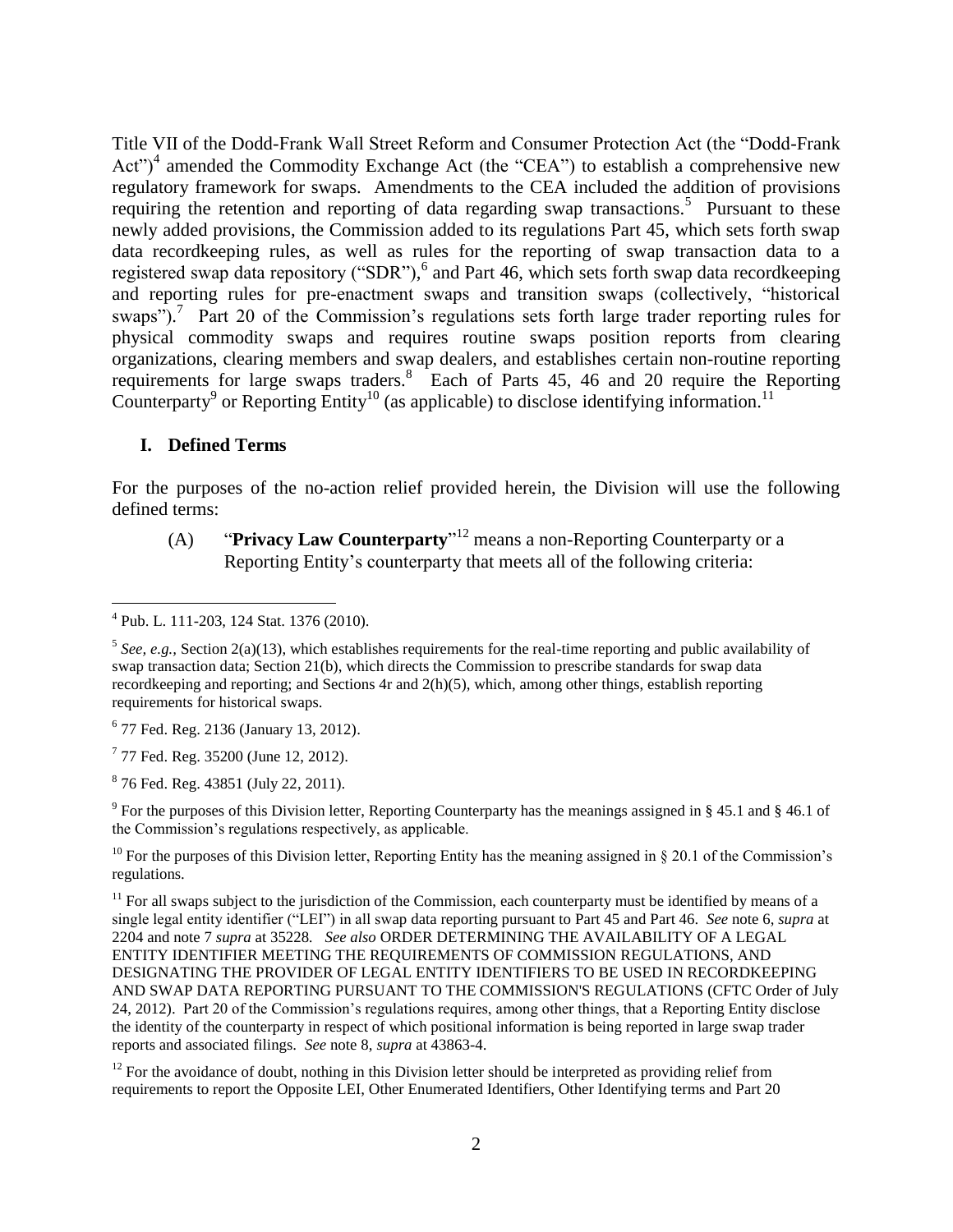- (1) The counterparty is not a Commission registered swap dealer ("SD") or major swap participant ("MSP");
- (2) The counterparty is a non-U.S. person;  $13$
- (3) The counterparty is not guaranteed by,  $^{14}$  or an affiliate conduit of,  $^{15}$  a U.S. person; <sup>16</sup> and
- (4) **The counterparty is located in an Enumerated Jurisdiction**. 17

Identifying information with respect to a swap counterparty that is: (1) a registered SD or MSP; (2) a U.S. person; (3) guaranteed by, or an affiliate conduit of a U.S. person; or (4) not located in an Enumerated Jurisdiction.

<sup>13</sup> For purposes of this Division letter the term "U.S. person" has the meaning set forth in the Final Exemptive Order Regarding Compliance With Certain Swap Regulations ("January Order") (*See* 78 Fed. Reg. 858 (January 7, 2013)) until the effective date of the Commission's Final Interpretive Guidance and Policy Statement regarding the crossborder application of the swaps provisions of the Commodity Exchange Act ("Final Guidance"), upon which effective date the term "U.S. person" shall have the meaning set forth in the Final Guidance. For purposes of this Division letter, any person that is not a U.S. person is a "non-U.S. person." Nothing in this Division letter should be interpreted as altering or superseding any Orders or Guidance issued by the Commission.

 $14$  The term "guaranteed by" is used for the purposes of this Division letter. The Commission explained that when a swap counterparty typically uses a guarantee as credit support for its swap obligations, the guarantor's resources are added to the analysis of the swap because "the market will not trade with that counterparty at the same price, on the same terms, or at all without the guarantee." The Commission stated that it viewed a guarantee as, generally, "a collateral promise by a guarantor to answer for the debt or obligation of a counterparty obligor under a swap." *See* 77 Fed. Reg. 48225-48226 (Aug. 13, 2012).

<sup>15</sup> For the purposes of this Division Letter, an affiliate conduit encompasses those entities that function as a conduit or vehicle for U.S. persons conducting swaps transactions with third-party counterparties. Certain factors are relevant to considering whether a non-U.S. person is an "affiliate conduit" including: (i) the non-U.S. person is a majority-owned affiliate of a U.S. person; (ii) the non-U.S. person is controlling, controlled by or under common control with the U.S. person; (iii) the financial results of the non-U.S. person are included in the consolidated financial statements of the U.S. person; and (iv) the non-U.S. person, in the regular course of business, engages in swaps with non-U.S. third-party(ies) for the purpose of hedging or mitigating risks faced by, or to take positions on behalf of, its U.S. affiliate(s), and enters into offsetting swaps or other arrangements with its U.S. affiliate(s) in order to transfer the risks and benefits of such swaps with third-party(ies) to its U.S. affiliates. Other facts and circumstances also may be relevant.

The term "majority-owned affiliates" is defined in Rule 1.3(ggg)(6)(i) as follows:

counterparties to a swap are majority-owned affiliates if one counterparty directly or indirectly owns a majority interest in the other, or if a third party directly or indirectly owns a majority interest in both counterparties to the swap, where 'majority interest' is the right to vote or direct the vote of a majority of a class of voting securities of an entity, the power to sell or direct the sale of a majority of a class of voting securities of an entity, or the right to receive upon dissolution or the contribution of a majority of the capital of a partnership.

Rule 1.3(ggg)(4)(i) refers to an "entity controlling, controlled by or under common control with the person." Footnotes 437 and 438 of the Final Entities Rule elaborated on this provision, saying:

[437] For these purposes, we interpret control to mean the possession, direct or indirect, of the power to direct or cause the direction of the management and policies of a person, whether through the ownership of voting securities, by contract or otherwise. This is consistent with the definition of 'control' and "affiliate" in connection with Exchange Act rules regarding registration statements. *See* Exchange Act rule 12b-2.

<sup>16</sup> *See* note 13, *supra.*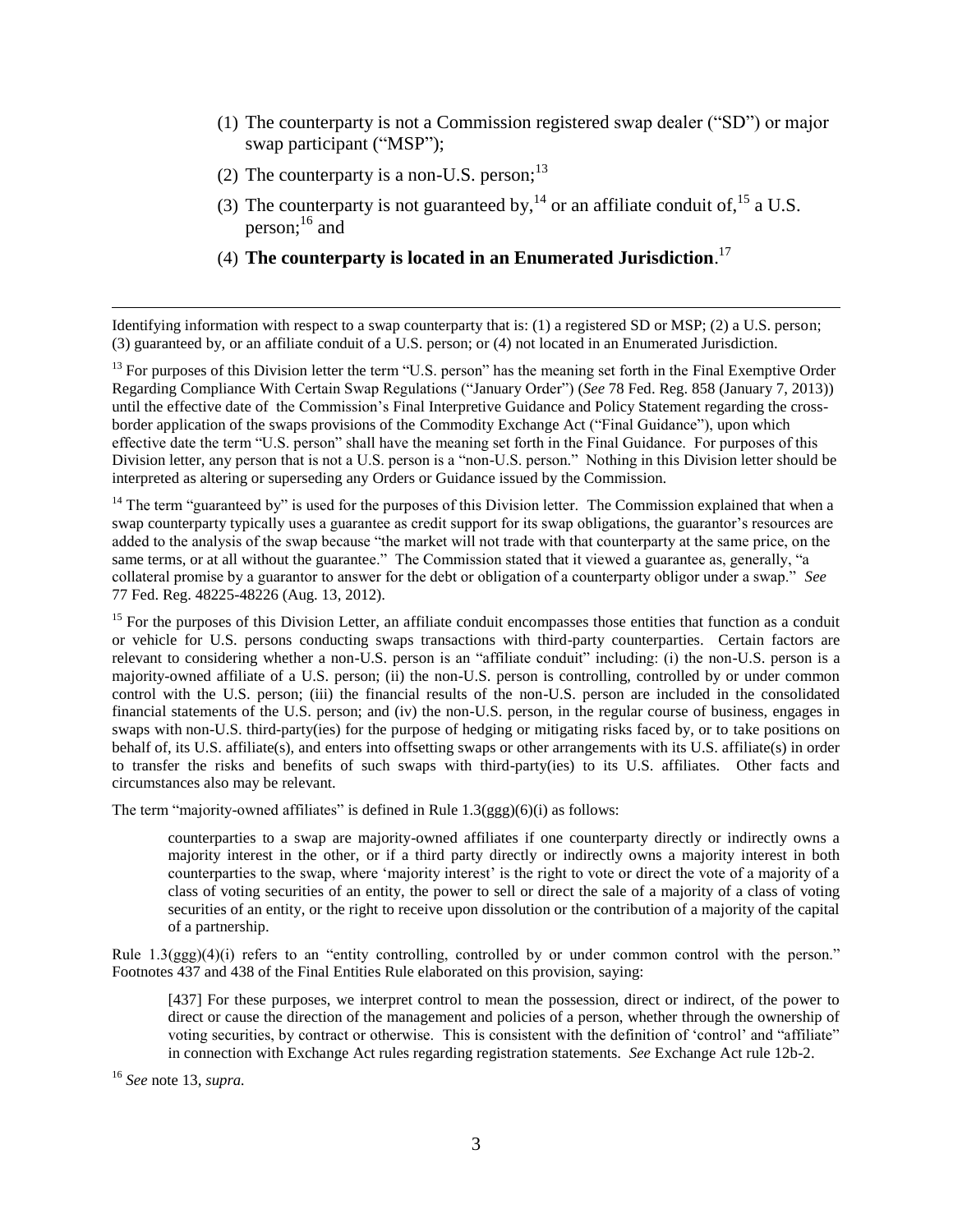- (B) "**Opposite LEI**" means the  $LEI<sup>18</sup>$  of a Privacy Law Counterparty to a swap.
- (C) "**Privacy Law Identifier**" is a unique identifier, which is not an LEI, and is used to identify a Privacy Law Counterparty pursuant to this Division letter. Each Reporting Counterparty shall use a consistent and static Privacy Law Identifier for a Privacy Law Counterparty in each instance that it would use the Opposite LEI and Other Enumerated Identifiers.

#### (D) "**Other Enumerated Identifiers**" are:

- (1) the identity of the counterparty electing the clearing requirement exception in CEA Section 2(h)(7) for all asset classes;
- (2) an indication of the counterparty purchasing protection or an indication of the counterparty selling protection (but not both) in the credit and equity asset classes;
- (3) the buyer or seller (but not both) in the commodity asset class; and
- (4) for all asset classes, the internal identifier used by an SDR for a non-Reporting Counterparty, exclusively in those cases where such internal identifier directly identifies the non-Reporting Counterparty (*e.g.*, the internal identifier used by an SDR is the name of the non-Reporting Counterparty).
- (E) "**Other Identifying Term**" means a term of a swap that a Reporting Counterparty reasonably believes would identify a Privacy Law Counterparty if disclosed, and is required to be reported pursuant to the following Part 45 data fields:  $19$ 
	- (1) For swaps in the Foreign Exchange asset class (other than cross-currency swaps), the "Any other term(s) of the trade matched or affirmed by the counterparties in verifying the trade" data field required by Appendix 1 to Part 45, Exhibit B; and
	- (2) For swaps in the Interest Rate (including cross-currency swaps) and Other Commodity asset classes, the "Any other term(s) of the swap matched or affirmed by the counterparties in verifying the swap" data field required by Appendix 1 to Part 45, Exhibits C and D.

<sup>17</sup> *See* note 3, *supra*.

<sup>&</sup>lt;sup>18</sup> LEI is defined in § 45.6 of the Commission's regulations. The current LEI designated by the Commission is known as a CFTC Interim Compliant Identifier ("CICI"), but is hereinafter referred to as an ("LEI") for ease of reference. *See* note 11, *supra*.

<sup>&</sup>lt;sup>19</sup> The relief provided in this Division letter also permits Reporting Counterparties to temporarily withhold reporting of images reported pursuant to § 45.3 in cases where they would include LEIs, Other Enumerated Identifiers, and Other Identifying Terms (as defined in section I of this Division letter) that would otherwise require manual redaction. The relief provided in this Division letter in no way limits the obligation of a Reporting Counterparty to otherwise comply with § 45.3, including the provision of "confirmation data normalized in data fields" as required by Commission regulations.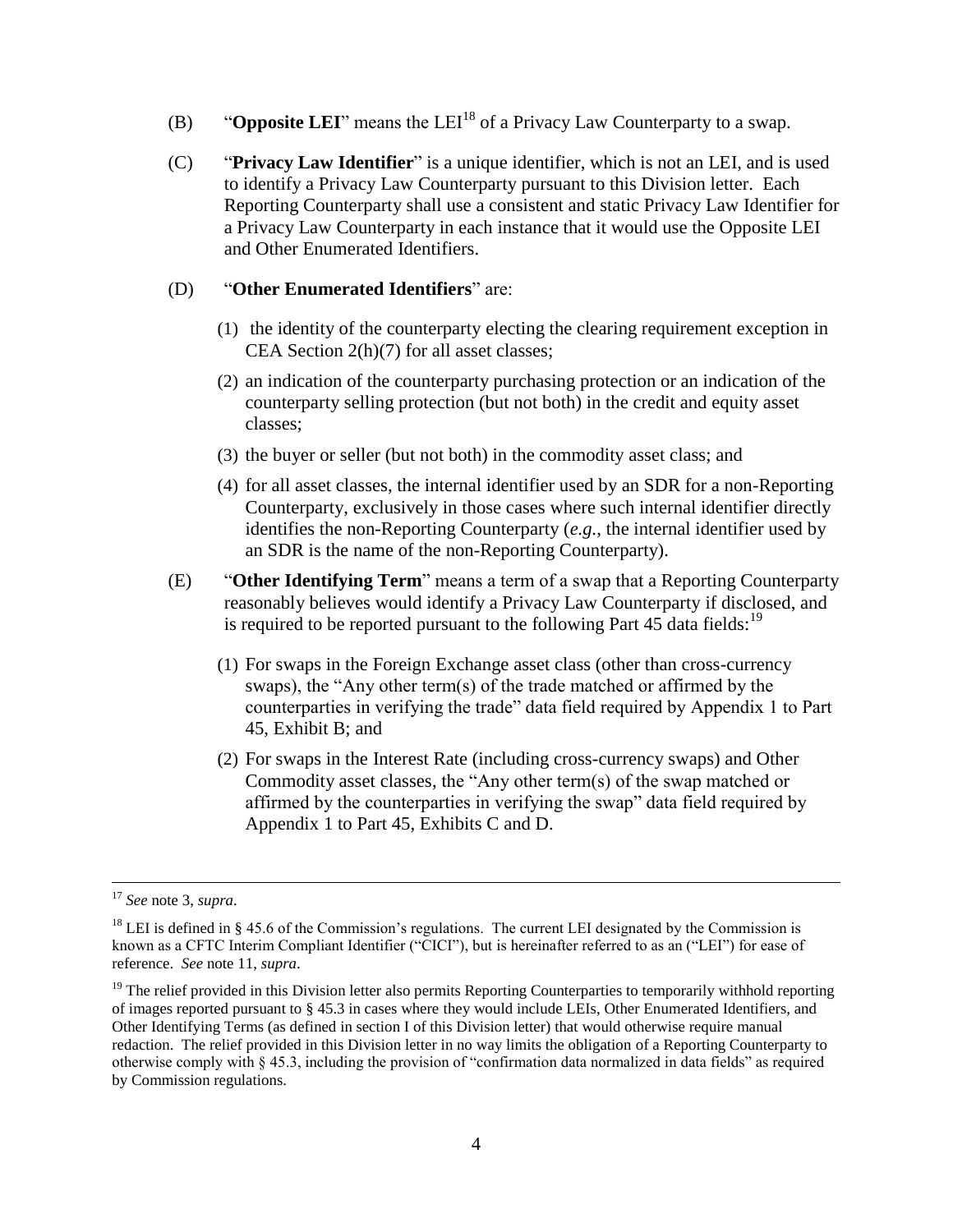- (F) "**Part 20 Identifying Information**" means the following Privacy Law Counterparty information:
	- (1) The counterparty name field in § 20.4 submissions; and
	- (2) The following counterparty information included in a 102S filing pursuant to § 20.5:
		- (i) Name

 $\overline{a}$ 

- (ii) Address (except that the country of the counterparty shall be provided)
- (iii) Contact Name
- (iv) Contact Job Title
- (v) Contact Phone
- (vi) Contact Email

### **II. Masking of Opposite LEIs, Other Enumerated Identifiers and Other Identifying Terms Required by Part 45 and Part 46 of the Commission's Regulations.<sup>20</sup>**

Based upon your representations,  $21$  the Division believes that time-limited relief for Reporting Counterparties from the requirement to report the Opposite LEI, Other Enumerated Identifiers, and Other Identifying Terms pursuant to Parts 45 and 46 is warranted under specific conditions.<sup>22</sup> The relief offered in this Division letter does not otherwise impact Reporting Counterparties' continuing obligation to report pursuant to Parts 45 and 46 of the Commission's regulations.

Accordingly, the Division will not recommend that the Commission commence an enforcement action against a Reporting Counterparty for failure to report the Opposite LEI, Other Enumerated Identifiers, and Other Identifying Terms for any swap with a Privacy Law Counterparty for which the Reporting Counterparty has:

(i) Formed a reasonable belief that statutory or regulatory prohibitions in the non-U.S. jurisdiction preclude the Reporting Counterparty from reporting the Opposite LEI, Other Enumerated Identifiers and Other Identifying Terms with respect to a specific non-Reporting Counterparty to a registered SDR as required by Parts 45 and 46;

 $^{20}$  Nothing in this Division letter should be interpreted as altering the requirements of a Reporting Counterparty or Reporting Entity to include its own LEI, Other Enumerated Identifiers, and Part 20 Identifying information in all reporting pursuant to Parts 20, 45 and 46.

 $^{21}$  Specifically, the relief provided in this Division letter is premised on the representations made in your June 21, 2013 letter.

 $22$  Section 23.204 of the Commission's regulations requires swap dealers and major swap participants to comply with Part 45 of the Commission's regulations. To that extent only, section 23.204 is incorporated by reference into the no-action relief herein.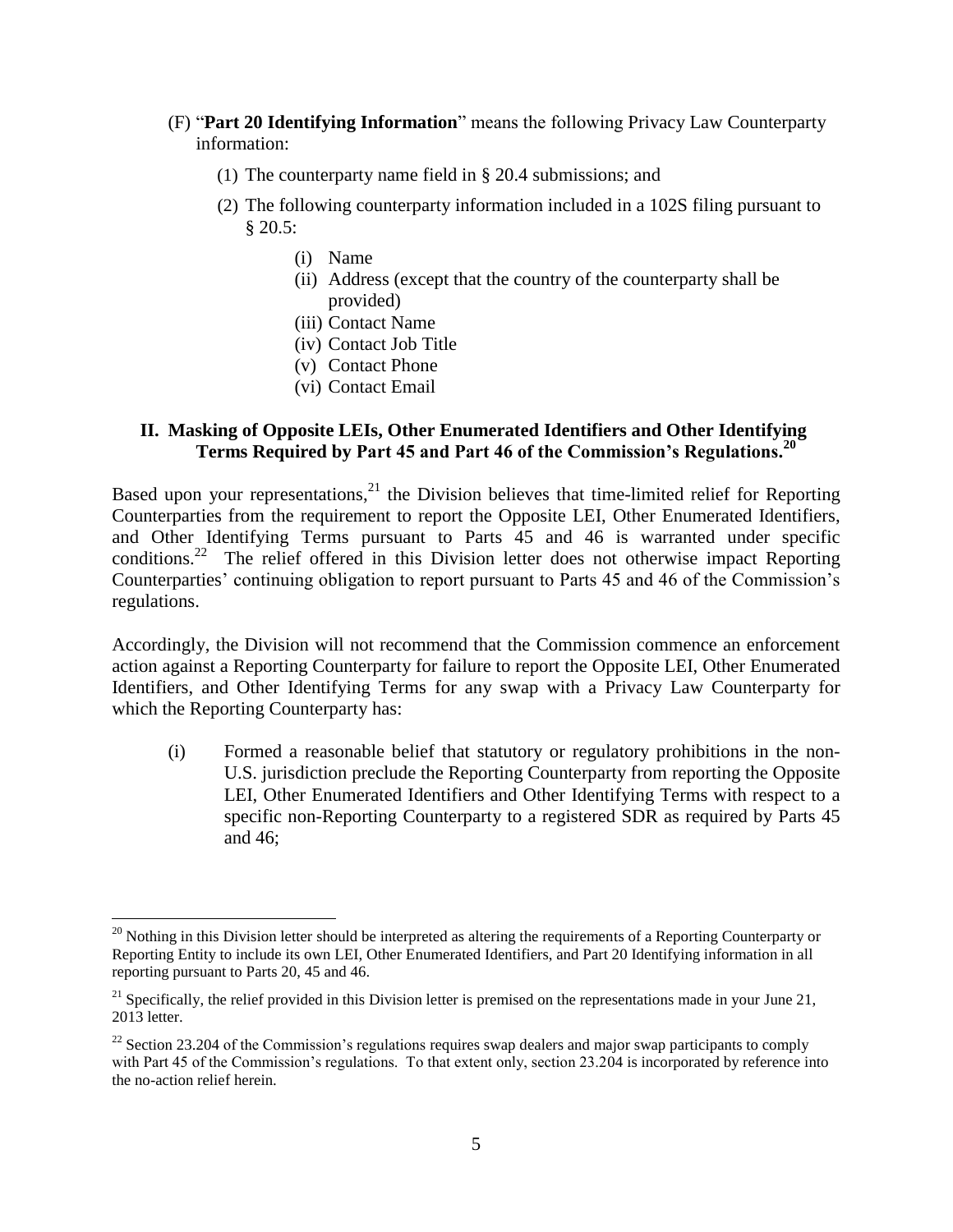- (ii) Submitted a formal written request<sup>23</sup> (the "Request") to the relevant non-U.S. regulator or governing authority<sup>24</sup> that:
	- (1) describes the Reporting Counterparty's Part 45 and Part 46 reporting obligations with respect to the swap(s) and non-Reporting Counterparty(ies) at issue in the Request, including the location where the swap(s) will be booked;
	- (2) requests that the non-U.S. regulator or governing authority specifically identify any statutes or regulations that would prohibit the Reporting Counterparty from reporting the Opposite LEI, Other Enumerated Identifier, or Other Identifying Terms for the non-Reporting Counterparty pursuant to Parts 45 and 46;
	- (3) requests that the non-U.S. regulator or governing authority specifically address the applicability of such statutes or regulations under the circumstances listed below or any other circumstances relevant to the Reporting Counterparty:
		- (a) swap transactions where the Reporting Counterparty is located and registered in the jurisdiction;
		- (b) swap transactions where the Reporting Counterparty is located in the jurisdiction as a branch, including as a branch of a U.S. person; 25
		- (c) swap transactions where the Reporting Counterparty is located in the United States but the non-Reporting Counterparty is located in the jurisdiction.
- (iii) Obtained a formal response to the Request<sup>26</sup> from the relevant non-U.S. regulator or governing authority within **60 days** from the issuance of this Division letter. 27 Responses must specifically address items (2) and (3) above. **A Reporting Counterparty may mask Opposite LEIs, Other Enumerated Identifiers, or**

<sup>&</sup>lt;sup>23</sup> The Division notes that a Reporting Counterparty may submit a request individually or rely on a request made by a group of market participants or an industry association on behalf of similarly situated entities.

 $24$  The Division notes that the relevant regulator or governing authority is one that enforces the regulations or statutes that the Reporting Counterparty or Reporting Entity reasonably believes precludes it from reporting the Opposite LEI, Other Enumerated Identifiers, Other Identifying Terms, or Part 20 Identifying Information with respect to its counterparty. In circumstances where more than one statute or regulation may govern, the Reporting Counterparty or Entity must submit requests to each relevant non-U.S. regulator or governing authority.

<sup>25</sup> *See* note 13, *supra*.

 $26$  The Division notes that a Reporting Counterparty or Entity may rely on a formal response letter from a relevant non-U.S. regulator or governing authority that results from a Request made by group of market participants or by an industry association on behalf of similarly situated entities, so long as the content of the formal response letter addresses the facts and circumstances that pertain to the Reporting Counterparty or Entity as it intends to rely on the relief in this Division letter. In circumstances where more than one statute or regulation governs, the Reporting Counterparty or Entity must receive responses from each relevant non-U.S. regulator or governing authority.

 $^{27}$  The non-U.S. regulator's or governing authority's formal response must be in English or English translation.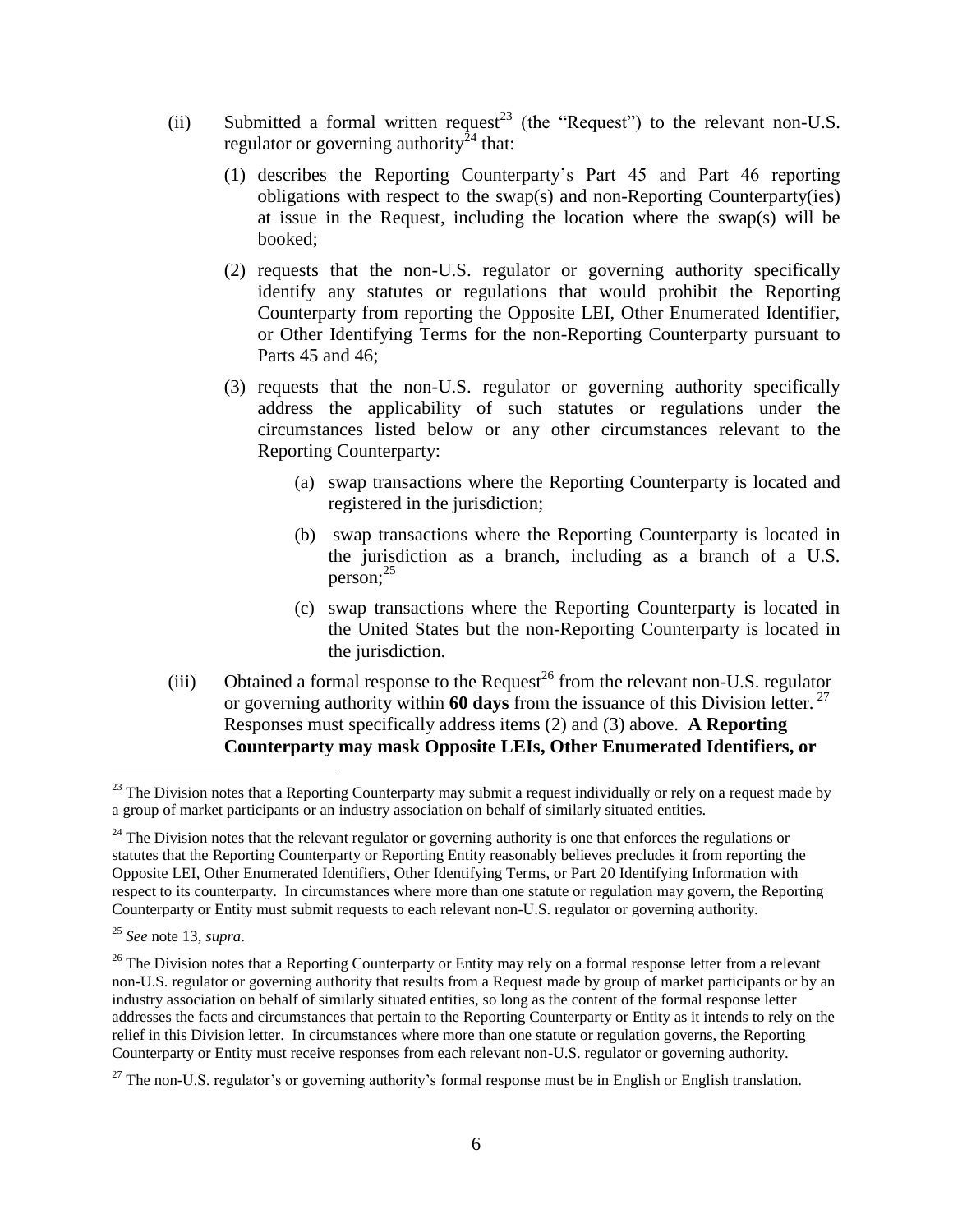### **Other Identifying Terms only to the extent that the non-U.S. regulator or governing authority has specifically indicated that reporting such information pursuant to Parts 45 and 46 of the Commission's regulations would violate the law of the non-U.S. jurisdiction.**<sup>28</sup>

The Division will extend this relief until the earlier of: (1) such time that the Reporting Counterparty no longer holds a reasonable belief that a regulatory or statutory prohibition precludes it from reporting the Opposite LEI, Other Enumerated Identifiers and Other Identifying Terms with respect to its non-Reporting Counterparty to a registered SDR as required by Parts 45 and 46; and (2) **11:59 p.m. eastern daylight time June 30, 2014**. Such no-action relief is subject to the following conditions:

- i. Within **60 days** of the issuance of this Division letter, the Reporting Counterparty must submit, to [PrivacyLawReporting@cftc.gov,](mailto:PrivacyLawReporting@cftc.gov) copies of formal Request letters submitted by the Reporting Counterparty or on its behalf, as well as responses received from the relevant non-U.S. regulator or governing authority and retain such, as part of its compliance with Commission record keeping requirements.<sup>29</sup>
- ii. The Reporting Counterparty shall include the Privacy Law Identifier with all swap data reported pursuant to Parts 45 or 46 in each instance in which it would otherwise have been required to report an Opposite LEI or Other Enumerated Identifier; and
- iii. Upon the expiration of the relief pursuant to clause (1) or (2) above, the Reporting Counterparty shall correct all Privacy Law Identifiers and Other Identifying Terms, omitted or submitted in a masked form, to an SDR pursuant to this Division letter, with the corresponding Opposite LEIs, Other Enumerated Identifiers and Other Identifying Terms by no later than **30 days** from the date of such expiration. Prior to making such corrections, a Reporting Counterparty shall notify the relevant SDR.

## **III.Masking of Certain Identifying Information Required by Part 20 of the Commission's Regulations.<sup>30</sup>**

Based upon your representations,<sup>31</sup> the Division believes that time-limited relief for Reporting Entities from the requirement to report Part 20 Identifying Information pursuant to § 20.4 and

 $\overline{a}$  $2<sup>28</sup>$  For example, if the law of the non-U.S. jurisdiction prohibits reporting only with respect to natural persons, then a Reporting Party may mask information only with respect to non-Reporting Counterparties that are natural persons. Similarly, if the law of the non-U.S. jurisdiction states that reporting is permissible with the consent of the non-Reporting Counterparty, then Reporting Parties would be expected to obtain such consent and report Opposite LEIs, Other Enumerated Identifiers, and Other Identifying Terms pursuant to Parts 45 and 46 of the Commission's regulations.

<sup>&</sup>lt;sup>29</sup> A Reporting Counterparty or Entity may not continue to rely on the relief provided in this Division letter if a formal response letter outlined in (iii) above is not issued to the Reporting Counterparty or Entity or to a group of market participants or an industry association on its behalf and sent to the Commission in accordance with condition i.

<sup>30</sup> *See* note 20, *supra*.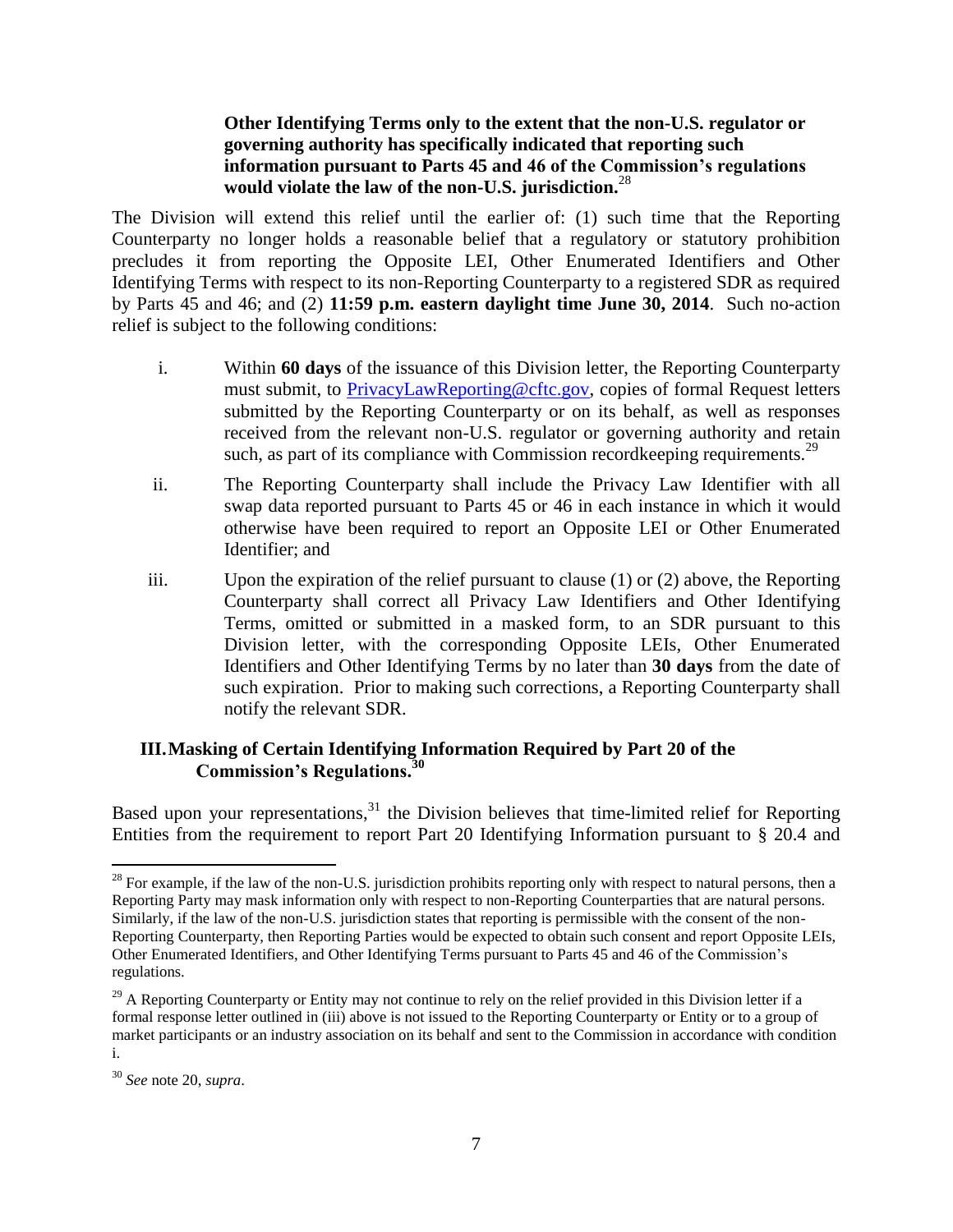$§$  20.5 of the Commission's regulations is warranted under specific conditions.<sup>32</sup> The relief offered in this Division letter does not otherwise impact Reporting Entities' continuing obligation to report pursuant to Part 20 of the Commission's regulations.

Accordingly, the Division will not recommend that the Commission commence an enforcement action against a Reporting Entity for failure to report Part 20 Identifying Information for any § 20.4 or § 20.5 submission with respect to a swap with a Privacy Law Counterparty for which the Reporting Entity has:

- (i) Formed a reasonable belief that statutory or regulatory prohibitions in the non-U.S. jurisdiction preclude the Reporting Entity from reporting Part 20 Identifying Information;
- (ii) Submitted a formal written Request<sup>33</sup> to the relevant non-U.S. regulator or governing authority $34$  that:
	- (1) describes the Reporting Entity's Part 20 reporting obligations with respect to the swap(s) and its counterparty at issue in the Request;
	- (2) requests that the non-U.S. regulator or governing authority specifically identify any statutes or regulations that would prohibit the Reporting Entity from reporting Part 20 Identifying Information for its counterparty pursuant to Part 20:
	- (3) requests that the non-U.S. regulator or governing authority specifically address the applicability of such statutes or regulations under the circumstances listed below or any other circumstances relevant to the Reporting Entity:
		- (a) swap transactions where the Reporting Entity is located and registered in the jurisdiction;
		- (b) swap transactions where the Reporting Entity is located in the jurisdiction as a branch, including as a branch of a U.S. person;<sup>35</sup>
		- (c) swap transactions where the Reporting Entity is located in the United States but its counterparty is located in the jurisdiction.

(iii)Obtained a formal response to the Request<sup>36</sup> from the relevant non-U.S. regulator or governing authority, within **60 days** from the issuance of this Division letter. 37

 $\overline{a}$ 

<sup>35</sup> *See* note 13, *supra*.

<sup>31</sup> *See* note 21, *supra*.

 $32$  Nothing in this Division letter should be interpreted as altering the responsibility of a Reporting Entity to make reports required by § 20.4 and to make 102S filings pursuant to § 20.5, even if information in such filing is masked pursuant to this Division letter.

<sup>33</sup> *See* note 23, *supra*.

<sup>34</sup> *See* note 24, *supra*.

<sup>36</sup> *See* note 26, *supra*.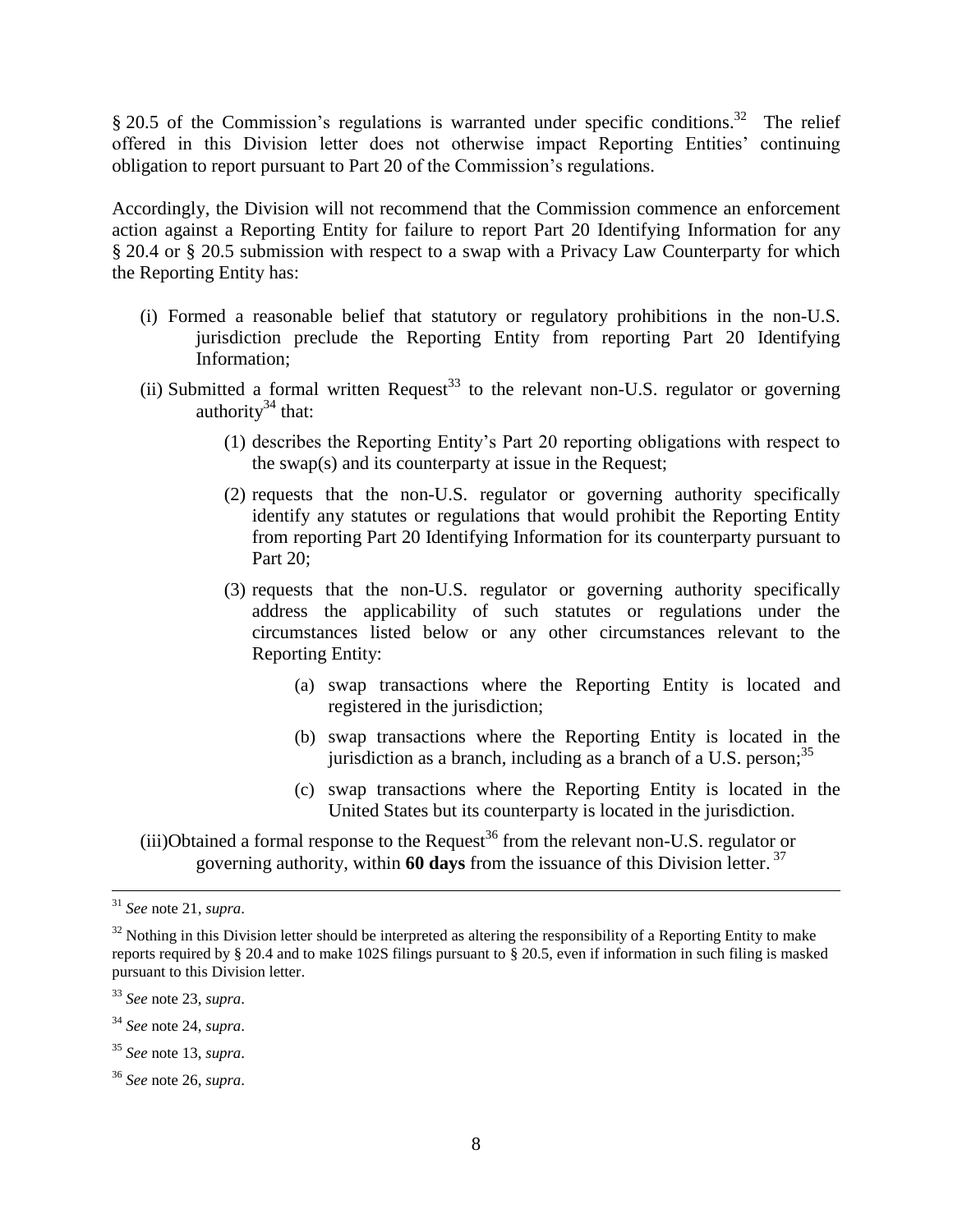Responses must specifically address items (2) and (3) above. **A Reporting Entity may mask Part 20 Identifying Information only to the extent that the non-U.S. regulator or governing authority has specifically indicated that reporting such information pursuant to Part 20 of the Commission's regulations would violate the law of the non-U.S. jurisdiction.**<sup>38</sup>

The Division will extend this relief until the earlier of: (1) such time that the Reporting Entity no longer holds a reasonable belief that a regulatory or statutory prohibition precludes it from reporting Part 20 Identifying Information; and (2) **11:59 p.m. eastern daylight time June 30, 2014**. Such no-action relief is subject to the following conditions:

- i. Within **60 days** of the issuance of this Division letter, the Reporting Entity must submit, to [PrivacyLawReporting@cftc.gov,](mailto:PrivacyLawReporting@cftc.gov) copies of formal request letters submitted by the Reporting Entity or on its behalf, as well as responses received from the relevant non-U.S. regulator or governing authority and retain such, as part of its compliance with Commission recordkeeping requirements.<sup>39</sup>
- ii. The Reporting Entity shall make a Form 102S filing for the Privacy Law Counterparty in accordance with § 20.5, which filing shall include the country of such counterparty and an indication of the Part 20 Identifying Information of the counterparty redacted pursuant to this Division letter;
- iii. The Reporting Entity shall report that information has been withheld due to privacy law for each Part 20 Identifying Information field not reported pursuant to this Division letter; and
- iv. Upon the expiration of the relief pursuant to either clause (1) or (2) above, a Reporting Entity shall make a corrective Part 20 data submission for all Part 20 Identifying Information that was previously withheld or submitted in a masked form pursuant to this Division letter, by no later than **30 days** from the date of such expiration. The Reporting Entity shall contact the Commission's Office of Data and Technology ("ODT") prior to making such corrective Part 20 data submission, and such submission shall be in a form and manner acceptable to ODT.

The no-action relief provided in this Division letter applies to Reporting Counterparties and Reporting Entities, regardless of whether they are members of ISDA. It applies to Opposite LEIs and Other Enumerated Identifiers pursuant to Parts 45 and 46, Other Identifying Terms pursuant to Part 45 and Part 20 Identifying Information, with respect to Privacy Law Counterparties

<sup>37</sup> *See* note 27, *supra*.

<sup>38</sup> For example, if the law of the non-U.S. jurisdiction prohibits reporting only with respect to natural persons, then a Reporting Entity may mask information only with respect to counterparties that are natural persons. Similarly, if the law of the non-U.S. jurisdiction states that reporting is permissible with the consent of the counterparty, then Reporting Entities would be expected to obtain such consent and report Part 20 Identifying Information pursuant to Part 20 of the Commission's regulations.

<sup>39</sup> *See* note 29, *supra*.